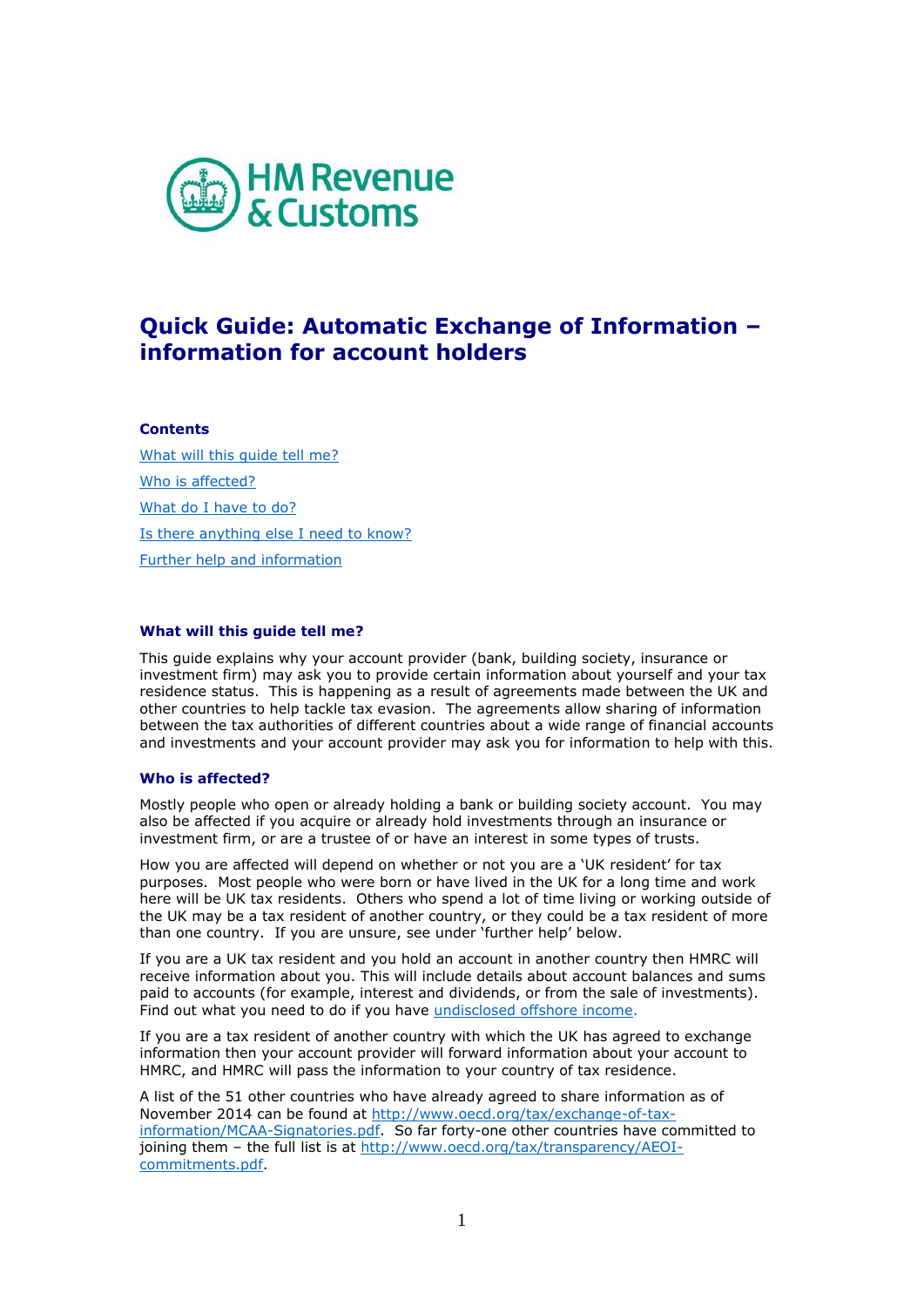## <span id="page-1-0"></span>**What do I have to do?**

#### Accounts held in your name

If you open an account in the UK from 1 July 2014 you will be asked to tell the account provider where you are resident for tax purposes. You will also be asked for your tax identification number – if you are a UK tax resident you should provide your National Insurance number or if you are a tax resident of another country this will be the number assigned to you by that country's tax authority. In some cases you may also be asked to provide your date and place of birth.

You might also be contacted by your account provider if it holds information, such as a foreign correspondence address, that indicates you could be a non-UK tax resident for accounts that were already open as at 30 June 2014. If so, they will ask you to confirm your tax residence status.

#### Accounts you open in the name of a company, branch of a foreign company, partnership or trust (referred to as 'Entity Accounts')

You will be asked questions regarding the tax residence status of the entity, and in some circumstances for details of individuals who control the entity or who are the beneficiaries of a trust. There's further information below if you need it.

#### Responding to questions from account providers

It is important that you respond if you are contacted by your account provider requesting information in relation to an account that you hold (for example, you may be asked for a self-certification of your tax residency status). If you do not respond, the account provider may conclude that you are tax resident in another country based on information it already holds and forward your financial information to HMRC anyway. It may also refuse to open new accounts for you.

You should always ensure that enquiries are genuine and not an attempt to fraudulently obtain your personal information (often referred to as a 'phishing' scam) - if you are not sure, check. You can find some advice on how to spot fraudulent activities by following these links –

# <http://www.actionfraud.police.uk/fraud-az-phishing>

# <https://www.bba.org.uk/landingpage/know-fraud/>

There is some standard information that account providers already have to ask for under current rules, for example, those aimed at preventing money laundering. Each account provider may choose to design its own form to collect this information or in some cases use an industry standard form, or it may simply be requested as part of an account opening process.

It's important to note that your account provider will not be able to provide tax advice to you (for example, on your tax residence status) and it is your responsibility to provide accurate information in response to requests for self-certification. If your tax affairs are complicated you may wish to ask a tax adviser to help you.

## <span id="page-1-1"></span>**Is there anything else I need to know?**

For most people this is all you need to know. But if there's anything you don't understand or you just want to know more then see under 'further help and information' below.

## <span id="page-1-2"></span>**Further help and information**

## What information will be shared under the agreements?

Information collected by UK financial account providers will be sent to HMRC. HMRC will share information with the tax authority of another country (where we have signed an agreement with them or where there is a European Union requirement to do so) if the account is held by one of their tax residents. In turn, HMRC will receive information about UK tax residents who hold accounts outside of the UK. This is summarised below.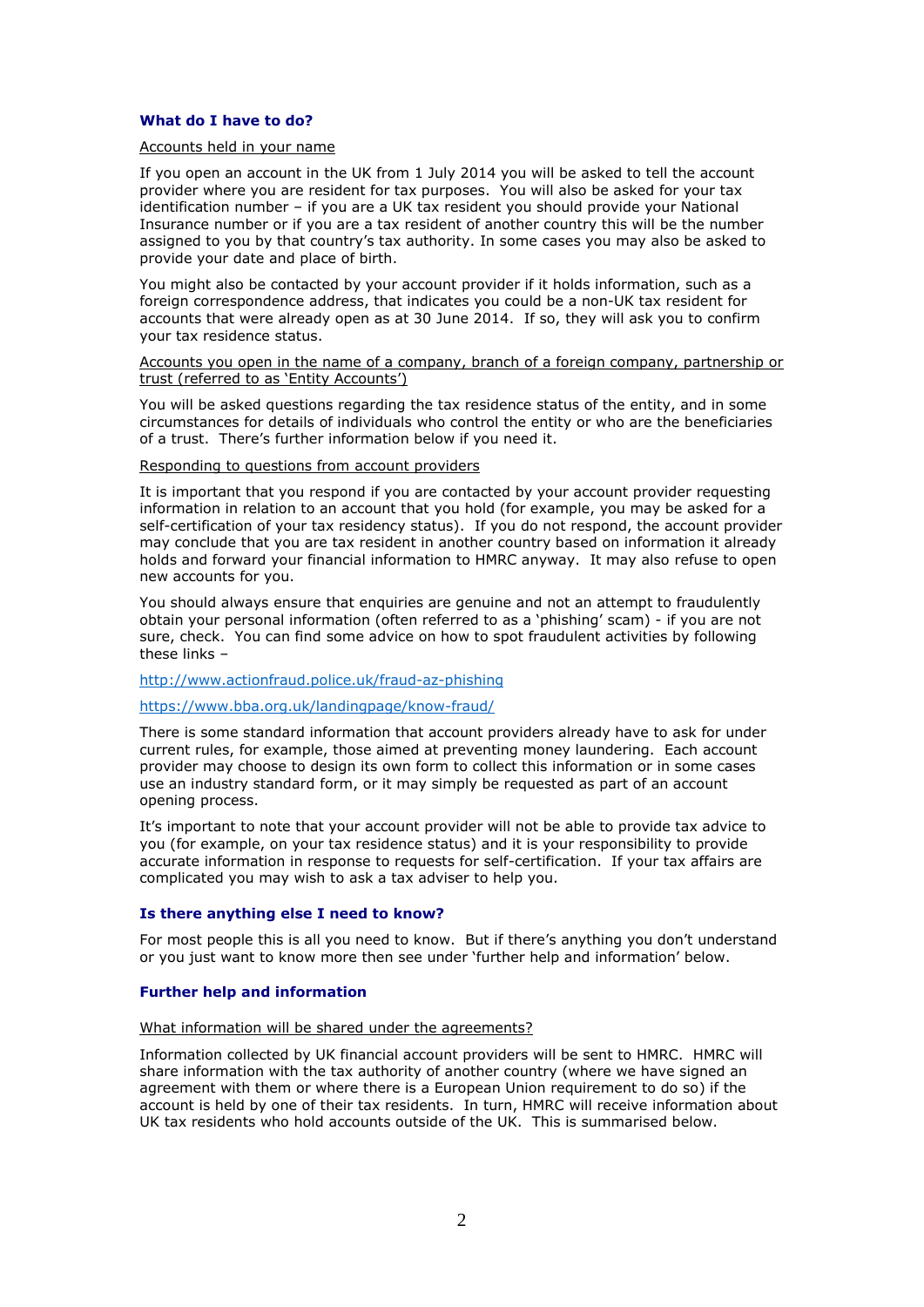| Tax residence of account<br>holder | <b>Location of financial</b><br>account | <b>Information reported</b>                                                                                                                                       |
|------------------------------------|-----------------------------------------|-------------------------------------------------------------------------------------------------------------------------------------------------------------------|
| UK resident                        | UK                                      | None $*$                                                                                                                                                          |
| UK resident                        | Outside of UK                           | HMRC will receive financial<br>account information from<br>the tax authority (ies) of the<br>country(ies) where the<br>$account(s)$ is/are located**              |
| Non-UK resident                    | UK.                                     | HMRC will receive financial<br>account information and<br>pass it the tax<br>authority (ies) of the<br>countries where the<br>account holder is tax<br>resident** |

\* Information may still be reported under the UK's domestic reporting rules

\*\* Where the UK has entered into an agreement with the country(ies) or where there is a European Union requirement to do so

The information to be reported in respect of each account will be:

- 1) Name
- 2) Address
- 3) Date of Birth
- 4) Place of Birth
- 5) Tax Identification Number (TIN) (where applicable)
- 6) The account number
- 7) The name and identifying number of the account provider

8) The account balance or value as of the end of the calendar year or other appropriate period.

Additionally, further information will be reported in stages from the year ended 31 December 2015 to include interest, dividends, and the gross amount of other income or the proceeds from the sale or redemption of investments paid or credited to the account.

# Use of your data

The agreements that the UK makes with other countries include terms that require that all data is held and transmitted securely, is treated as confidential and can only be used for the proper purpose of ensuring tax compliance.

## Entity accounts (those held by a company, branch of a foreign company, partnership or trust) – further information

Account providers have to identify accounts that are held by non-UK tax resident entities, and report account details to HMRC who will then share the information with the country of residence. For example, if Bank A holds an account for a French tax resident company, the bank will report account information to HMRC who will then share the information with the French tax authority.

Account providers also have to identify non-UK tax resident controlling persons of some types of entities (passive entities) who hold accounts. Entities are referred to as either 'active' or 'passive' Non Financial Entities (NFEs). (For the UK / USA agreement only they are referred to as Non Financial Foreign Entities - this can be confusing, because the term includes all UK tax resident entities as well as foreign ones). Don't worry about the terms used, what you need to know is set out below: